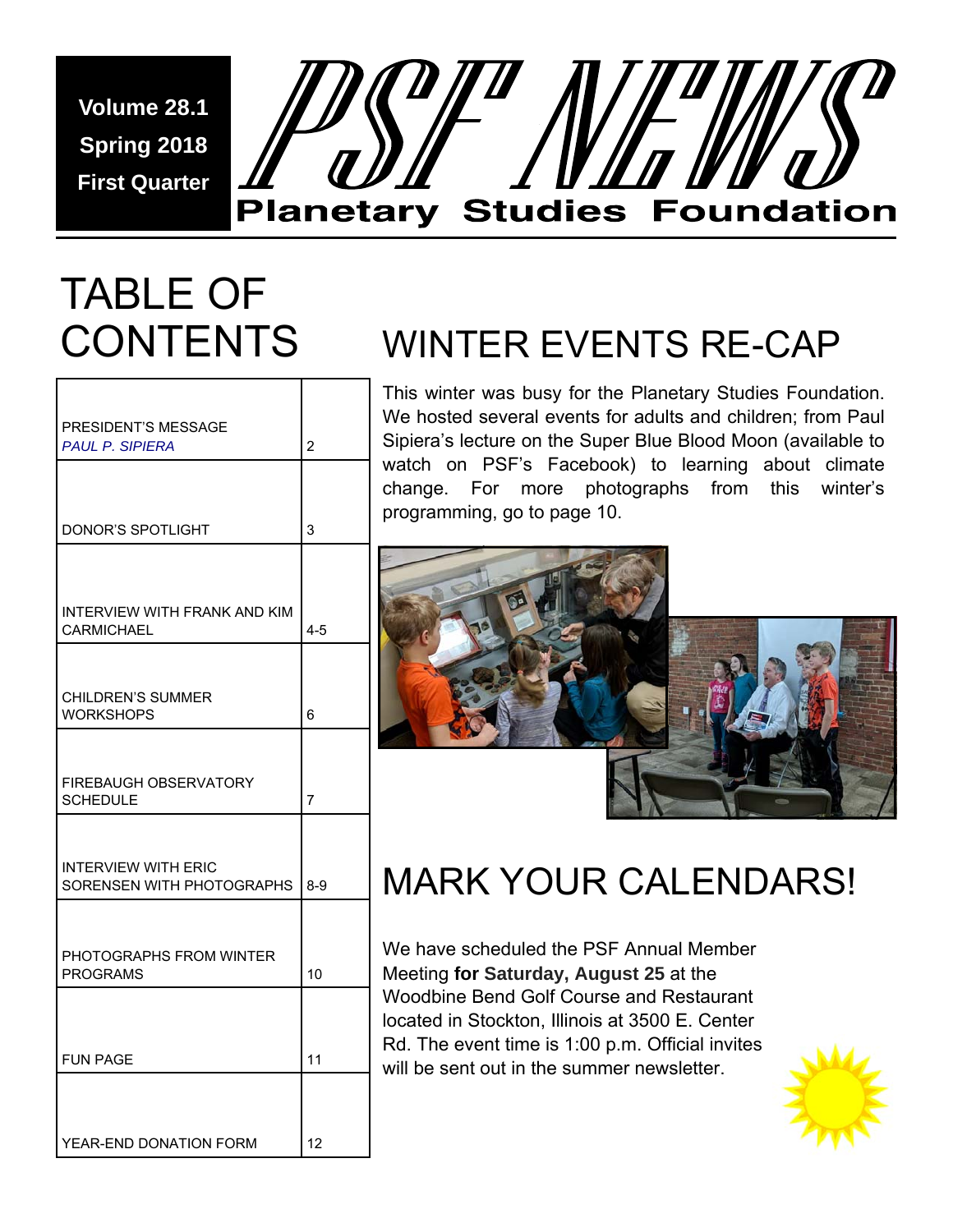## PRESIDENT'S MESSAGE

 I am pleased to report that 2018 is off to a good start for your Planetary Studies Foundation. Our educational staff is hard at work planning for the Summer Children's Science Workshops. There have also been several interesting one-day programs at both the 1876 Banwarth House & Museum and Earth & Space Science Museum.

The February 19<sup>th</sup> program on Climate Change featured Eric Sorensen, the popular Quad Cities WQAD television weatherman. In the afternoon, he conducted a mini-workshop for an extremely enthusiastic group of local 7 to 10 year old children. Later that evening, he spoke to an audience of over 30 people and addressed significant questions on how the changing climate will affect our local area.



 Although 2018 cannot match the excitement of 2017's Total Solar Eclipse it will still be a good year for astronomy. On January  $27<sup>th</sup>$  we already had a nice Total Lunar Eclipse along with a Super Blue Blood Moon! Out at our Doug Firebaugh Astronomical Observatory in Freeport, Illinois, Jim Dole and his staff will begin their public viewing sessions on May  $5<sup>th</sup>$  and continue on alternate Saturdays through October  $20<sup>th</sup>$ . Thanks to its indoor facility component these sessions will be held rain or shine. Additional observing sessions will be held at our monthly Woodbine Bend Golf Course site also from May through October.

 Our research scientists have also been busy classifying and getting approval of 10 new meteorites. The most interesting one in this group was a nice 37 pound iron from Northwest Africa. In March our senior scientist Dr. Tony Irving will be presenting several research papers at the Annual Lunar & Planetary Science Conference in Houston, Texas.

 I would like to take this opportunity to thank all of our members and corporate friends who contributed to our year-end fund campaign. The final accounting gave a total of \$6,155.00. In addition, I would also like to recognize and thank our renewing members who year-after-year continue their encouragement and support of what we do to fulfill our educational and scientific mission. To our newest members, welcome you to our family of scientific-minded and inquisitive individuals. Our varied members range from astronauts who have walked on the Moon to excited seven year olds touching a 220 pound iron meteorite on the floor of our museum. Each one of our museums seems to attract a particular following and our staff enjoys meeting these people and often learns some interesting facts from them.

As I mentioned in the last *PSF News*, 2018 is the year that precedes our 30<sup>th</sup> Anniversary Celebration Year that will begin on February 8, 2019. We are currently in the planning stages for a number of celebration events that will include our Annual Members Meeting tentatively scheduled for August 25, 2019. All of this planning brings back fond memories of that 1987-88 "dream-time". At that time all five of our founders were either faculty or staff at Harper College in Palatine, Illinois. It was our vision to have a "state-of-the art" planetarium/science facility on that campus. If the traditional state-funded master plan approach to building it did not work, then we would raise the necessary funds and build it ourselves. That in short, is how the Planetary Studies Foundation came about. That was thirty years ago and the dream has not died. Perhaps 2018 will be the "miracle year" that does make PSF's planetarium dream come true. Wouldn't that be a wonderful way to celebrate our 30<sup>th</sup> Anniversary?

#### *Paul P. Sipiera*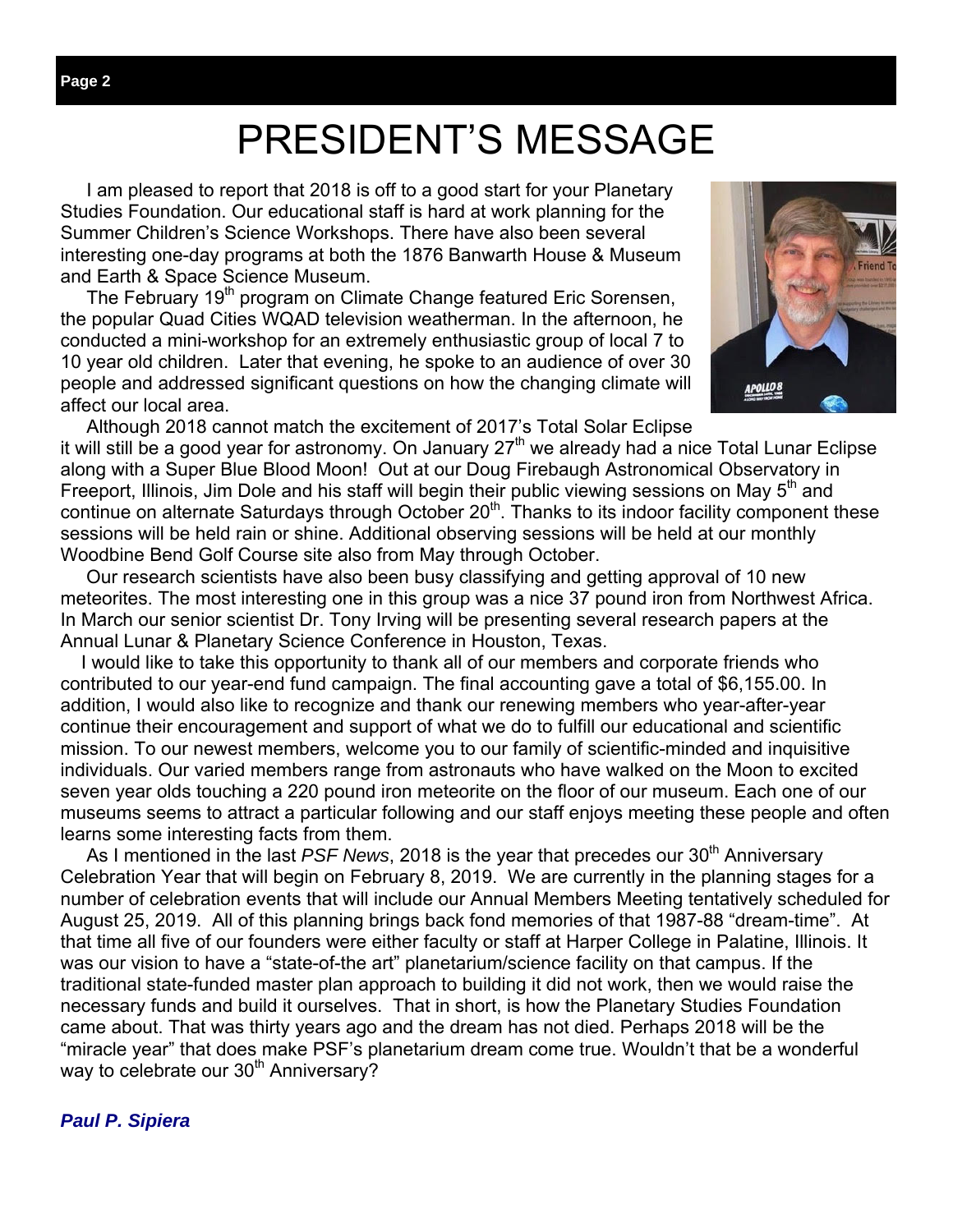## DONORS' SPOTLIGHT

### *2017 YEAR-END FUNDRAISING*

#### **General Operations Fund**

The Anders Family Foundation (William and Valerie Anders)

Anonymous

Apple River State Bank

Karen & Leo Baran

Mary & Alan Becker

Kate Butler

Cecila Cooper

Carol Dehnbostal

Larry Fulfs

Dr. Todd Gephart

Illinois Bank & Trust

Richard & Ellie Leary

Marlin Environmental Consulting LLC (Robert Renguso)

James Petri

Marilyn Quas

Joan & Larry Reylek

Anne Swan-Johnson

Linda Virag

### **Summer Children's Science Programs**

Jewish Foundation of Cleveland (on behalf of Audrey & Albert Ratner)

Cecile L. Krok

Eugenia Krzyzanski

Diane & Paul Sipiera

Carolyn R. Walmann

#### **Doug Firebaugh Astronomical Observatory**

Doug Firebaugh

Golden K Kawanis of Freeport

Janet M. Landato

Robert Remer

Harriet Stauffacher

Karl Stocker

Monica Van Glahn

Jane & John Yoder

### *SPRING 2018*

#### **General Fund**

The Anders Family Foundation (William and Valerie Anders)

Paul & Diane Sipiera

Julie Turner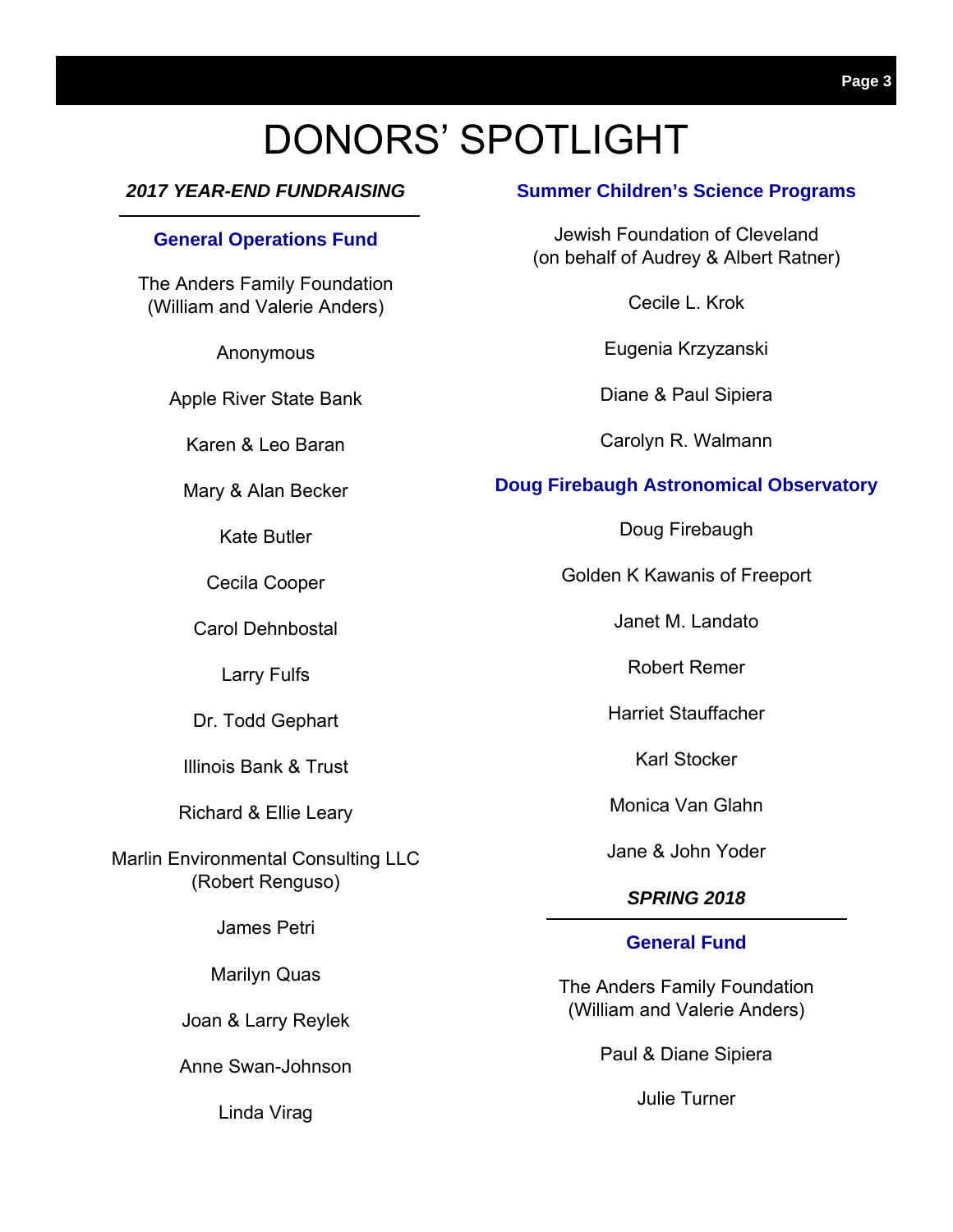## MEMBERS' CORNER

### **Contributing Membership—New**

Mary & Kevin Ramsden

### **Family Membership—Renewing**

Beth & Jim Baranski Vicky & Don Franz Connie & Jim Kahl Mary Beth & Brett Stark Nancy & Ramon Ricondo

### **Individual Membership—Renewing**

Larry Fulfs Janet Moote Gerald Speer Harriet Stauffacher Anne Swan-Johnson

### **Student Membership—Renewing**

Phoenix Baker Serenity Baker

# MEMBER SPOTLIGHT

### *FRANK & KIM CARMICHAEL*

*Frank and Kim Carmchael became involved with PSF after the "Great Wisconsin Fireball" occurred on April 14th, 2010. They connected with Dr. Paul Sipiera to join their radio show for discussion on the event and the Mifflin, Wisconsin meteorite itself. Ever since, Dr. Paul Sipiera is frequently featured on their show for their science curiosities.* 

**Planetary Studies Foundation (PSF):** Can you tell us about your background and education/professional accomplishments?

**Kim Carmichael:** Frank is a serial entrepreneur. He has owned movie theaters, ice cream shops, restaurants, and has published *Happenings Magazine* for over 40 years.

In addition to that, together we host a weekly radio show Monday through Friday 1:00 PM to 3:00Pm on AM 1050 WLIP. We also have an events company that puts on large festivals every year in Kenosha, including our big Fourth of July festival called Celebrate America, 2 weekly concert series entitled Peanut Butter and Jam and Tuesdays at the Shell, Friday Night Flicks (outdoor movies on the big screen), Cheese-A-Palooza, Tribute Island and more. We recently opened a comedy club which features live comedy every Friday and Saturday night.

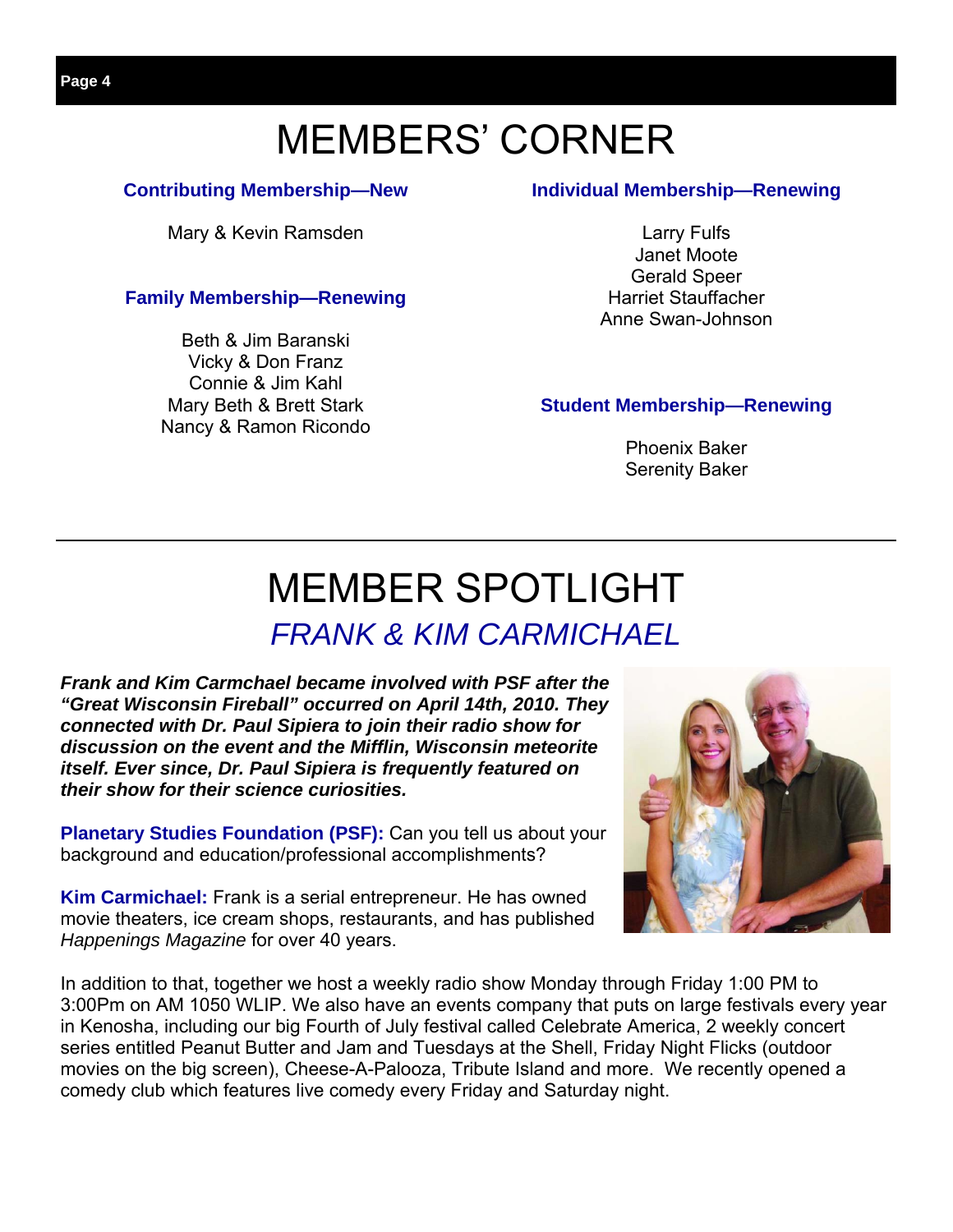**PSF:** Wow! That's a lot. Do you have time for any other interests?

**Carmichael:** Our interests include traveling, we have hosted numerous group trips where we take our readers and listeners to have fun, learn, and meet new people. We both love to read and spend time with our smart, and beautiful 13-year-old daughter, Brooke (of course we are both a little biased when it comes to Brooke.)

**PSF:** Where is the most memorable place(s) you have traveled?

**Carmichael:** Some of our favorite travel destinations include; the Mayan ruins in Tulum, The island nation of Malta, Pompeii, the rain forest in Costa Rica, swimming with Sharks in Belize (only Kim and Brooke, Frank prefers dry land) visiting the Panama Canal, volcanoes national Park in Hawaii, and closer to home Americas first settlement Jamestown.

**PSF:** Who are some celebrity guest speakers that you have had on your radio program that you found fascinating?

**Carmichael:** We have had so many fascinating guests on over the years it's hard to narrow it down to just a few! Here are some favorites that come to mind: actors Olympia Dukakis, Rita Marino, Concetta Tomei and Mark Ruffalo; creators, and executive directors Michael Brandt , and Derek Haas, Chicago Fire, Chicago PD, Chicago Med, authors James Bradley; Flags of our Fathers and The Imperial Cruise; Mary Roach; Packing for Mars, Gulp, Grunt; Brad Meltzer; History Decoded, The Presidents Shadow, The House of Secrets; Ric Gillespie, Executive director of TIGHAR, Norbert Kraft, Mars One Project, medical director, Speaker of the House Paul Ryan, Governor Scott Walker. Of course, one of our favorite guests are Dr. Paul Sipiera and his fellow PSF member, Jerry Mathers AKA "the Beav."

**PSF:** Do you have any advice for younger scientist or students?

**Carmichael:** Our advice for young people… never stop learning. Read, read, read! Ask questions! Everyone you meet possesses some knowledge that you don't. Ask them about it.

| NOODBIN                                | <b>Star Gazing Nights at Woodbine Bend</b> |                |  |  |  |  |
|----------------------------------------|--------------------------------------------|----------------|--|--|--|--|
| À                                      | <b>MAY</b>                                 | <b>JUN</b>     |  |  |  |  |
| <b>EDLF CEURSE &amp; RESTAURANT</b>    | <b>May 19</b>                              | June 16        |  |  |  |  |
| 3500 E. Center Rd., Stockton, IL 61085 |                                            |                |  |  |  |  |
|                                        | <b>SEP</b>                                 | OCT            |  |  |  |  |
|                                        | <b>Sept. 15</b>                            | <b>Oct. 13</b> |  |  |  |  |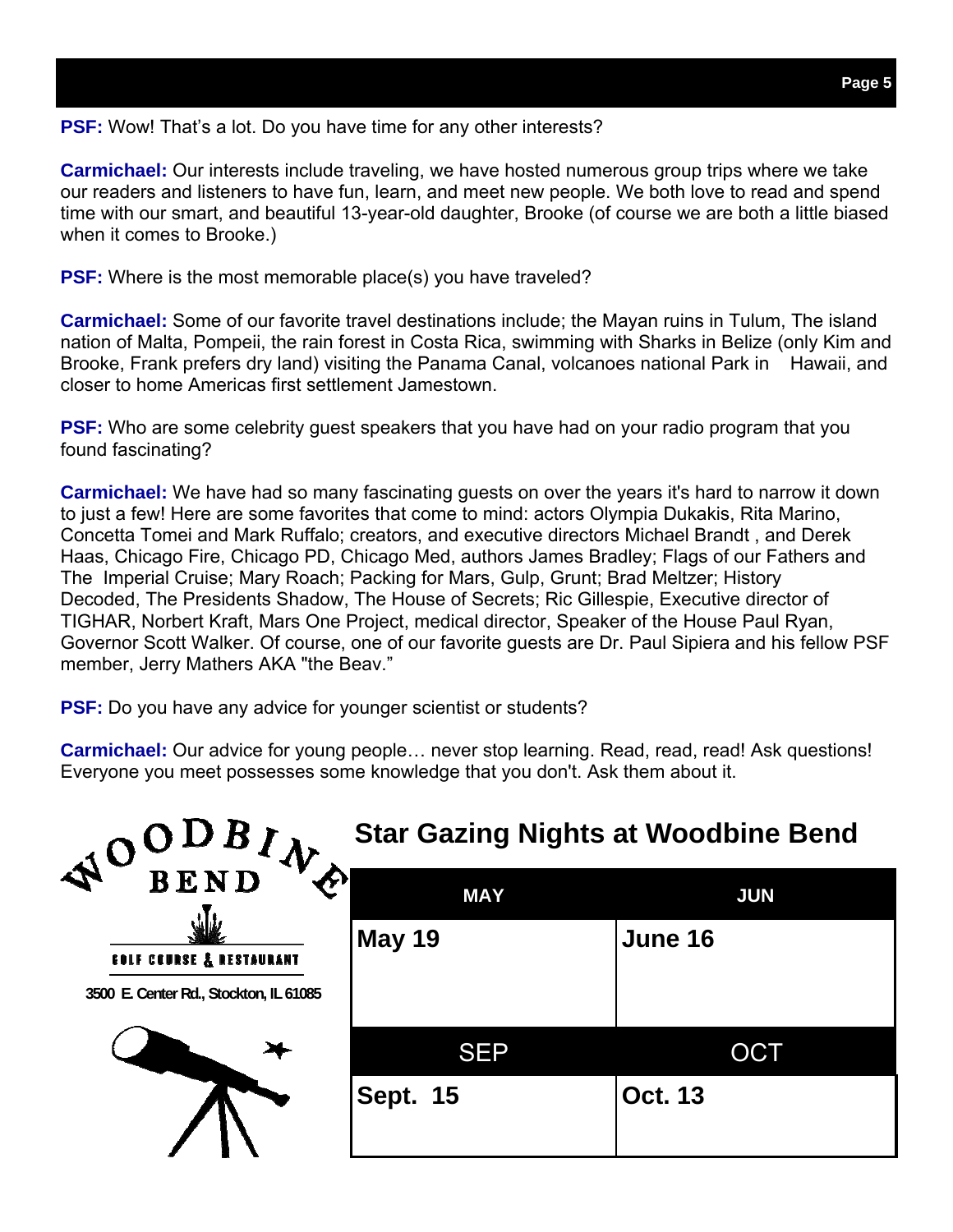

**Planetary Studies Foundation** P.O. Box 331 Elizabeth, IL 61028 Phone: 815-858-2014 Email: dsipiera@planets.org

Office located at 115 N. Main Elizabeth, IL 61028

Make check payable to the Planetary Studies Foundation and mail it to the address above or drop it off at the PSF Earth & Space Science Museum, 115 N. Main St. Elizabeth, IL

### Planetary Studies Foundation

#1 June 11-14 Space Week - This new workshop will teach about the future of the U.S. Space Program, but what other companies are planning for future colonization. They will be learning about planning, experimentation of various foods and products, solar energy, back to the moon and basic astronomy. Your child will be invited to attend an astronaut dedication in Savanna, IL to meet astronauts.

#2 June 25-28 Living in the 1800's and Family Genealogy Students will learn what it was like to live in the late 1800's. Children will learn various responsibilities for boys and girls. They will learn calligraphy, hand sewing, how to make soap, and various other experiments. The children will learn how far back does their genealogy goes, how to make a family tree, the importance of cemeteries, how to use the Elizabeth Historical Society and how to use ancestry.com.

#3 July 9-12 Geology Week - The young scientist will be introduced to rocks and minerals, starting with the eight major characteristics of all rocks. New hands-on experiments will be performed. Students will also learn about the layers of the Earth and be able to answer the "Can plants grow in meteorite dust?"

#4 July 23-26 How Things Work - Wondering how an egg timer works? Why hot sauce can make a penny look new? Your young scientist will learn how basic chemistry and physics is part of their lives, but are not aware of it. Numerous experiments will be explored.

|                                              | <b>Pricing</b>                                                                             |
|----------------------------------------------|--------------------------------------------------------------------------------------------|
| \$50.00 for PSF members' children            | \$60.00 for non-members children before May 1                                              |
| \$70.00 for non-members children after May 1 |                                                                                            |
|                                              | No Refunds on Children Summer Workshops because prices are based upon materials and staff. |

2018 SUMMER WORKSHOP APPLICATION (Please submit application no later than one week prior to workshop start date)

**Child's Name and Age** Parent/Guardian's Name **Address** City, State & Zip code **Guardian's Phone Number & Email** 

Program Number(s) Enrolled Into

**Waiver & Release** 

As a parent or guardian, I accept all responsibility for my child health and behavior while participating in this event. I release the Planetary Studies Foundation from all liability for any injury my child may incur while participating in this event.

**Parent/Guardian's Printed Name** 

Signature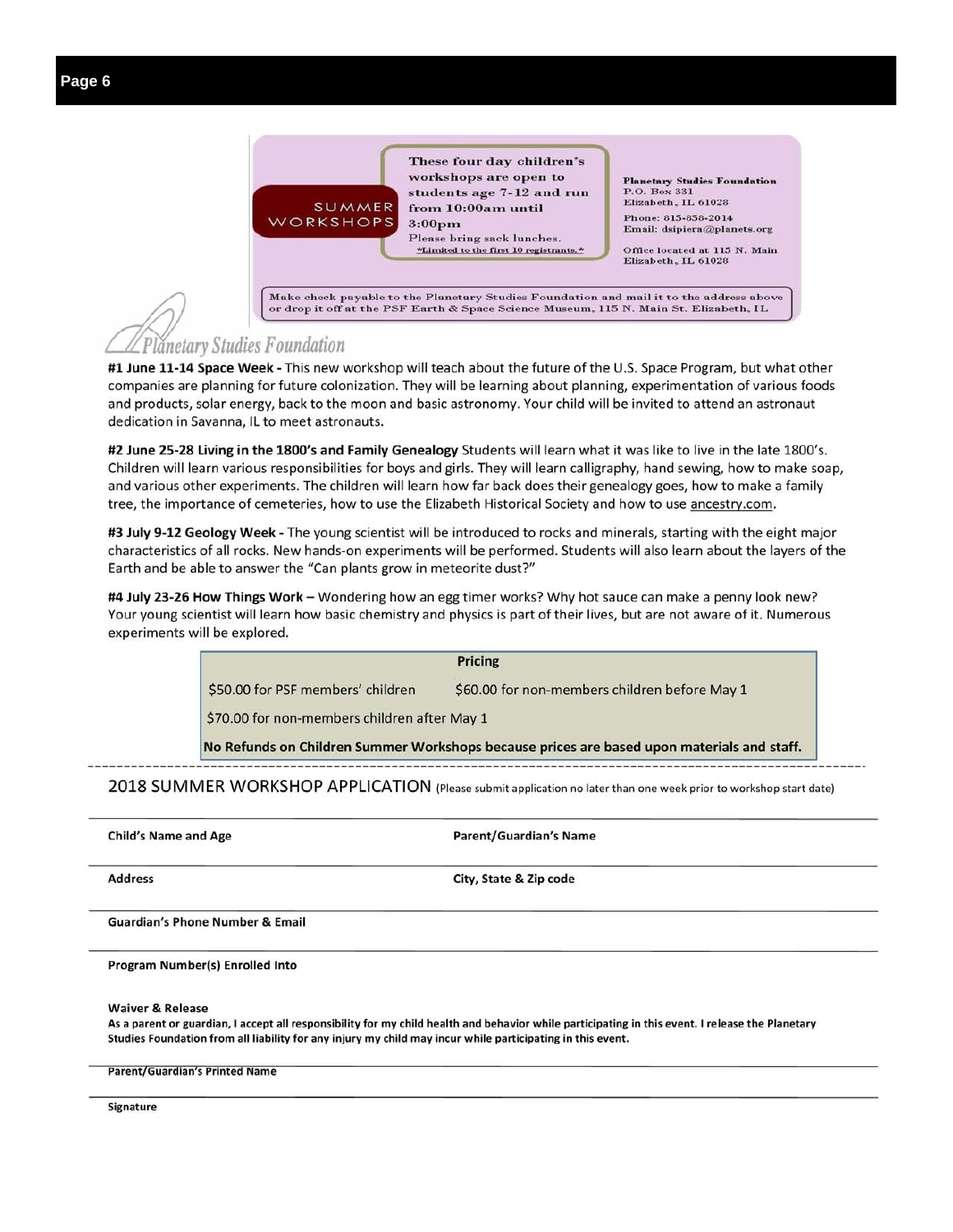# DOUG FIREBAUGH OBSERVATORY 2018 VIEWING SCHEDULE

| <b>APR</b>                                        | <b>MAY</b>                                                          | <b>JUN</b>                                                           | <b>JUL</b>                                   |  |
|---------------------------------------------------|---------------------------------------------------------------------|----------------------------------------------------------------------|----------------------------------------------|--|
| 4/28: Open House (11a<br>to $4p$ )                | 5/5: Double Stars of<br>Spring, Exploring in                        | 6/2: Highlights of Coma<br><b>Berenices Region</b>                   | 7/7: Messier's Best<br><b>Summer Objects</b> |  |
|                                                   | Cancer                                                              | 6/16: Doubles Stars in<br><b>Bootes and Canes</b><br>Venetici Region | <b>7/21: Mars in 2018</b>                    |  |
|                                                   | 5/3 through 6/7: Park District 'Starting Out in<br>Astronomy' Class |                                                                      |                                              |  |
|                                                   |                                                                     |                                                                      |                                              |  |
| <b>AUG</b>                                        | <b>SEP</b>                                                          | <b>OCT</b>                                                           | <b>NOV-DEC</b>                               |  |
| 8/4: Exploring<br>Hercules, Draco                 | 9/1: Milky Way Star<br><b>Clusters</b>                              | <b>10/6:</b> Deep Sky Objects<br>in the Milky Way                    |                                              |  |
| Region<br>8/18: Bright Stars in the<br>Summer Sky | 9/15: Summer Milky<br>Way, Cygus Star Hop                           | <b>10/20: 2018 Observing</b><br>Season Review, Fall<br>Constellation | See you<br>next season!                      |  |

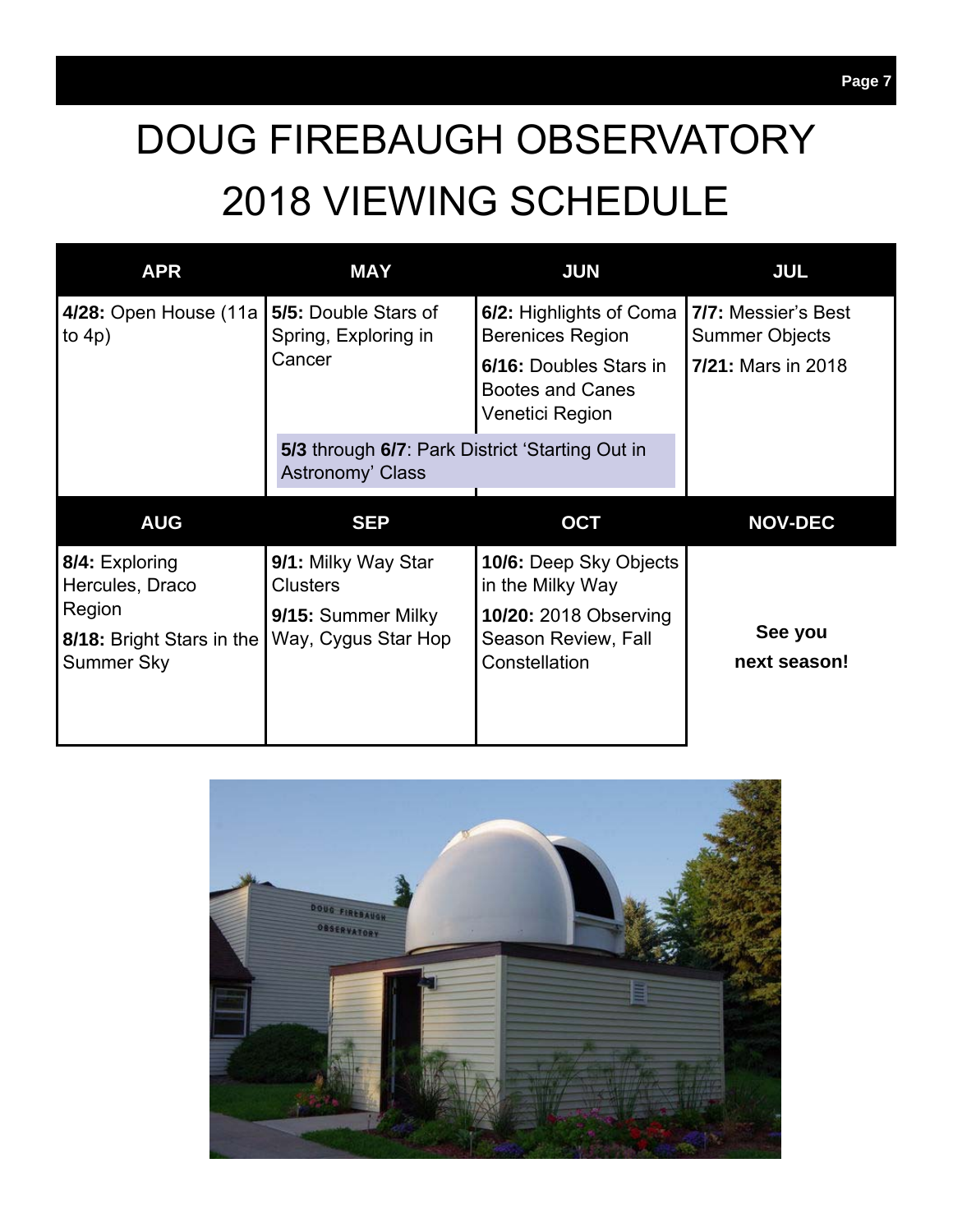## *SPECIAL FEATURE*  ERIC SORENSEN'S VISIT TO THE EARTH & SPACE SCIENCE MUSEUM



Eric Sorensen's program *How Our Earth is Affected by Climate Change* was held on Monday, February 19 at the Planetary Studies Foundation Earth and Space Science Museum. Climate change has been going on for millions of years. This discussion group touched on how various oceans are changing physically and how weather patterns across the world are making countries either prospering or struggle. The discussion group was to make the general public aware that we must be prepared for these changes.

### **What is your current job title and what news station do you work for?**

I am the Senior Meteorologist for WQAD-TV, the ABC affiliate serving Eastern Iowa and Western Illinois.

### **What lead you to meteorology as a science?**

The changeable nature of weather has always been a source of wonder to me. As a child, growing up in Northern Illinois, I was hooked on how storms could blow in so quickly.

### **What led you to becoming a meteorologist on television?**

The man who did the weather on Channel 13 in Rockford, Illinois when I was a young child was Eric Nefstead. Since we shared the same first name, I wanted to be just like him. As an adult working at a neighboring television station, I was able to tell him how much I felt about him. He stayed on Rockford television until his death just a few years ago. I was very fortunate to have him understand the impact he had on my life. It's also something I have the opportunity to give to youngsters who watch me.

### **In 2008, you lead a relief effort to help those affected by devastating floods in Iowa. Could you add more about your involvement with the event and why it was important for you to assist in the relief efforts?**

My brother Mike is a private pilot and is involved in Angel Flight, an organization that transports medical patients and their families. When Cedar Rapids got flooded out, I got the word out on television and he organized many pilots who donated their time and money. Illinois U.S. Senator Dick Durbin even showed his support at the Chicago-Rockford International Airport, signing a banner which was given to the city of Cedar Rapids.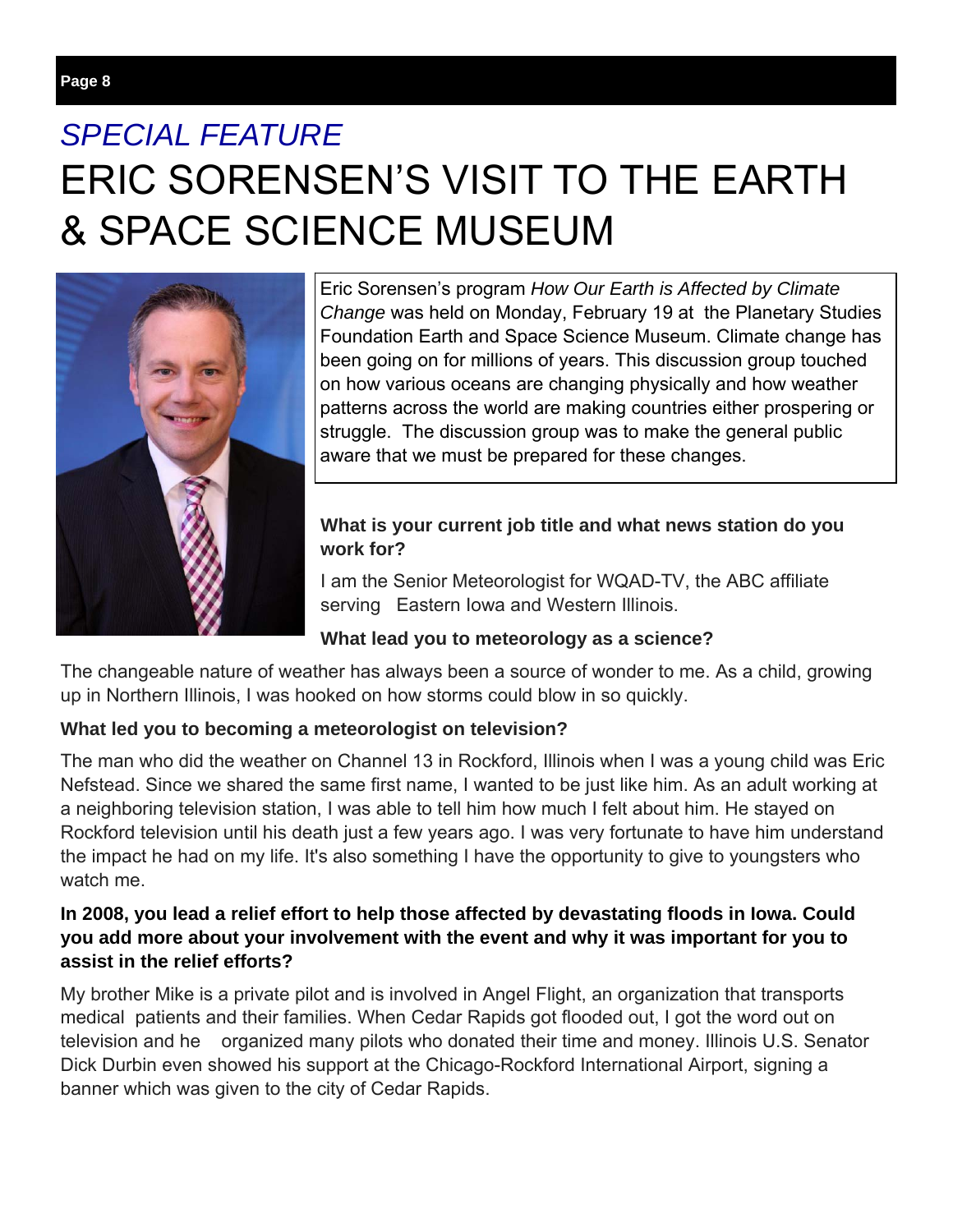### **How did you become involved with Planetary Studies Foundation?**

I was asked to speak to children about the study of weather and climate. After talking it through, we added a session for adults.

### **Why is the subject of climate change important to you?**

I am in the business of educating. Normally, I give people weather education in three-minute intervals on WQAD-TV. However, the process of informing the public has to go beyond that. Climate change is an important issue for everyone, and is already having an effect on our way of life. I believe the cost of mitigating the problems arising from climate change will be minimized with a more informed populace.

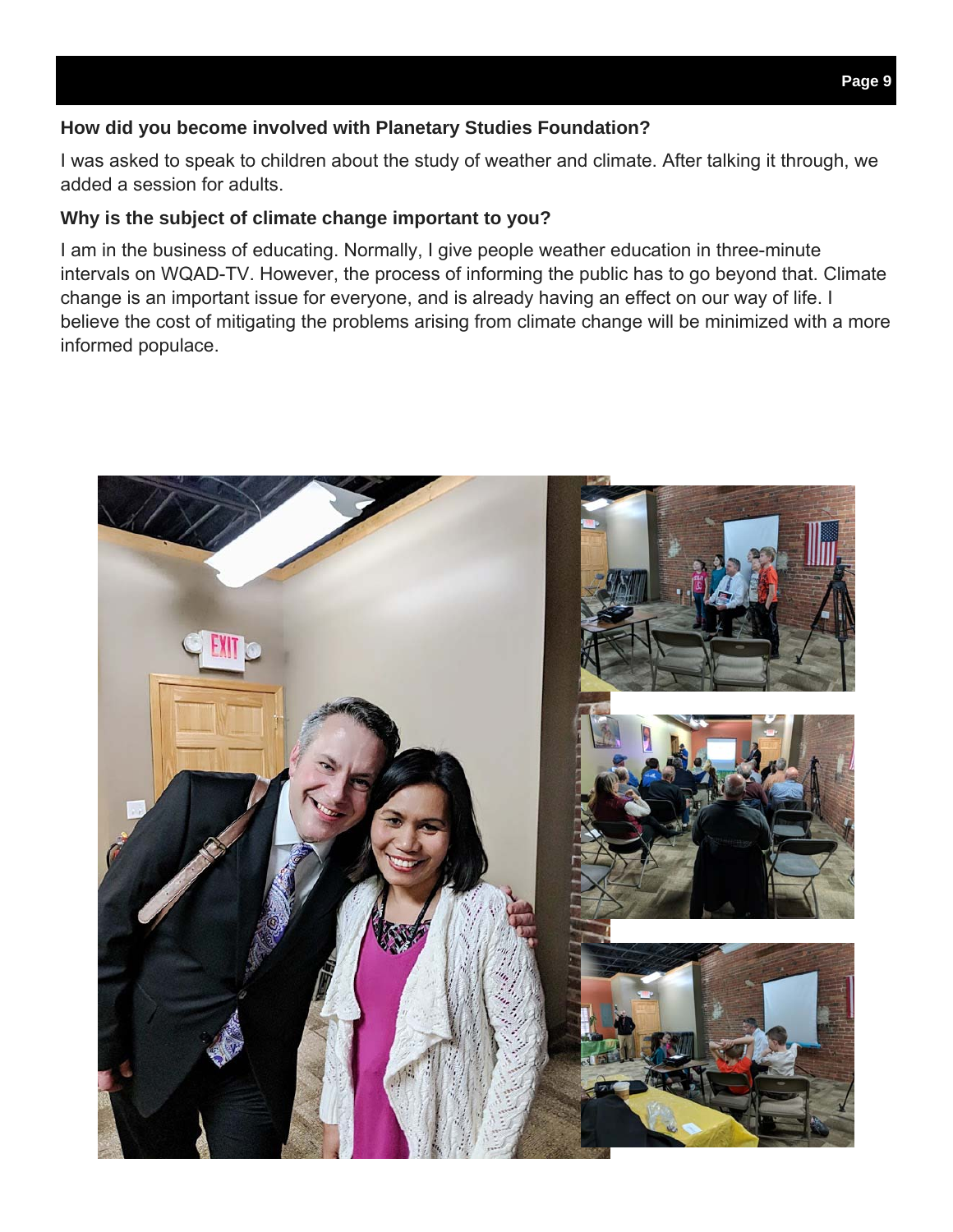## IN PHOTOS: WINTER PROGRAM RE-CAP







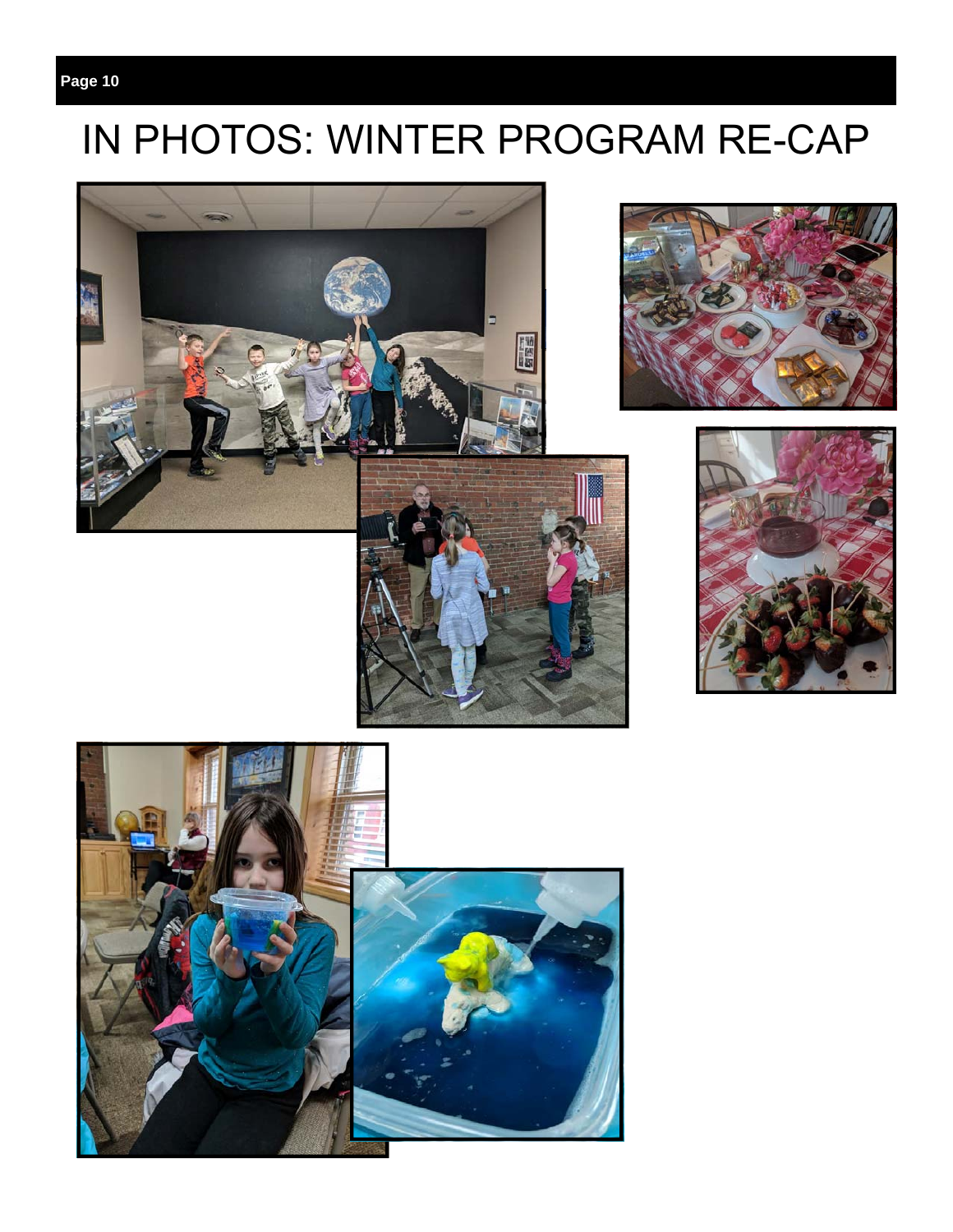# FUN PAGE



### ASTRONOMY WORDSEARCH

| E | Ο | S | Ο | E | L | 0 | Η | Κ | C | Α | L | В | Т | NEPTUNE                          |
|---|---|---|---|---|---|---|---|---|---|---|---|---|---|----------------------------------|
| S | Ρ | R | S | E | R | Ε | Т | I | P | U | J | Ε | N | <b>SUN</b><br>GALAXY             |
| R | D | Α | U | N | G | Ρ | χ | G | P | Β | Α | Τ | Α | <b>PLUTO</b><br>ASTEROID         |
| C | I | M | N | U | N | 0 | 0 | Μ | Α | M | R | D | I | SUPERGIANT<br><b>JUPITER</b>     |
| Υ | 0 | N | Е | Т | P | Ε | Α | R | Т | H | V | Ε | G | NEBULA                           |
| R | R | Υ | V | Ρ | I | 0 | Ι | N | S | I | R | Е | R | ERIS<br>MERCURY                  |
| U | E | γ | В | E | 0 | N | U | E | S | Т | 0 | E | Е | <b>BLACK HOLE</b><br>WHITE DWARF |
| C | Τ | Τ | X | N | I | Т | G | B | Α | Е | R | A | P | MOON                             |
| R | S | U | Ε | Α | U | Ε | U | U | N | D | I | R | U | ORION<br>LEO                     |
| E | Α | S | R | M | L | Α | 0 | L | S | M | 0 | R | S | COMET<br><b>VENUS</b>            |
| Μ | P | Т | Κ | Ε | 0 | Α | L | Α | P | Α | N | G | А | EARTH<br>METEOR                  |
| S | N | Т | N | N | P | C | G | Τ | C | R | I | M | W | <b>MARS</b>                      |
| L | 0 | 0 | V | U | U | G | Μ | S | Α | F | I | 0 | L |                                  |
| 0 | L | Ε | 0 | S | Α | Μ | E | Τ | E | 0 | R | J | N |                                  |

### ASTRONOMY TRIVIA (Answers on Back Page)

- 1. What is the name of Jupiter's largest moon? \_\_\_\_\_\_\_\_\_\_\_\_\_\_\_\_\_\_\_\_\_\_\_\_\_\_\_\_\_\_\_\_\_\_\_\_\_\_\_\_\_\_\_\_\_\_\_\_\_\_\_\_\_\_
- 2. True or False. The entire surface area of Pluto is smaller than Russia. \_\_\_\_\_\_\_\_\_\_\_\_\_\_\_\_\_\_\_\_\_\_\_\_\_\_\_\_\_\_\_\_\_\_\_
- 3. Which planet has the longest day?\_\_\_\_\_\_\_\_\_\_\_\_\_\_\_\_\_\_\_\_\_\_\_\_\_\_\_\_\_\_\_\_\_\_\_\_\_\_\_\_\_\_\_\_\_\_\_\_\_\_\_\_\_\_\_\_\_\_\_\_\_\_
- 4. True or False. A new star is born in our galaxy every 1 day .\_\_\_\_\_\_\_\_\_\_\_\_\_\_\_\_\_\_\_\_\_\_\_\_\_\_\_\_\_\_\_\_\_\_\_\_\_\_\_\_\_\_
- 5. The largest volcano in the solar system can be found on Mars. What is its name? \_\_\_\_\_\_\_\_\_\_\_\_\_\_\_\_\_\_\_\_\_\_\_\_\_\_\_